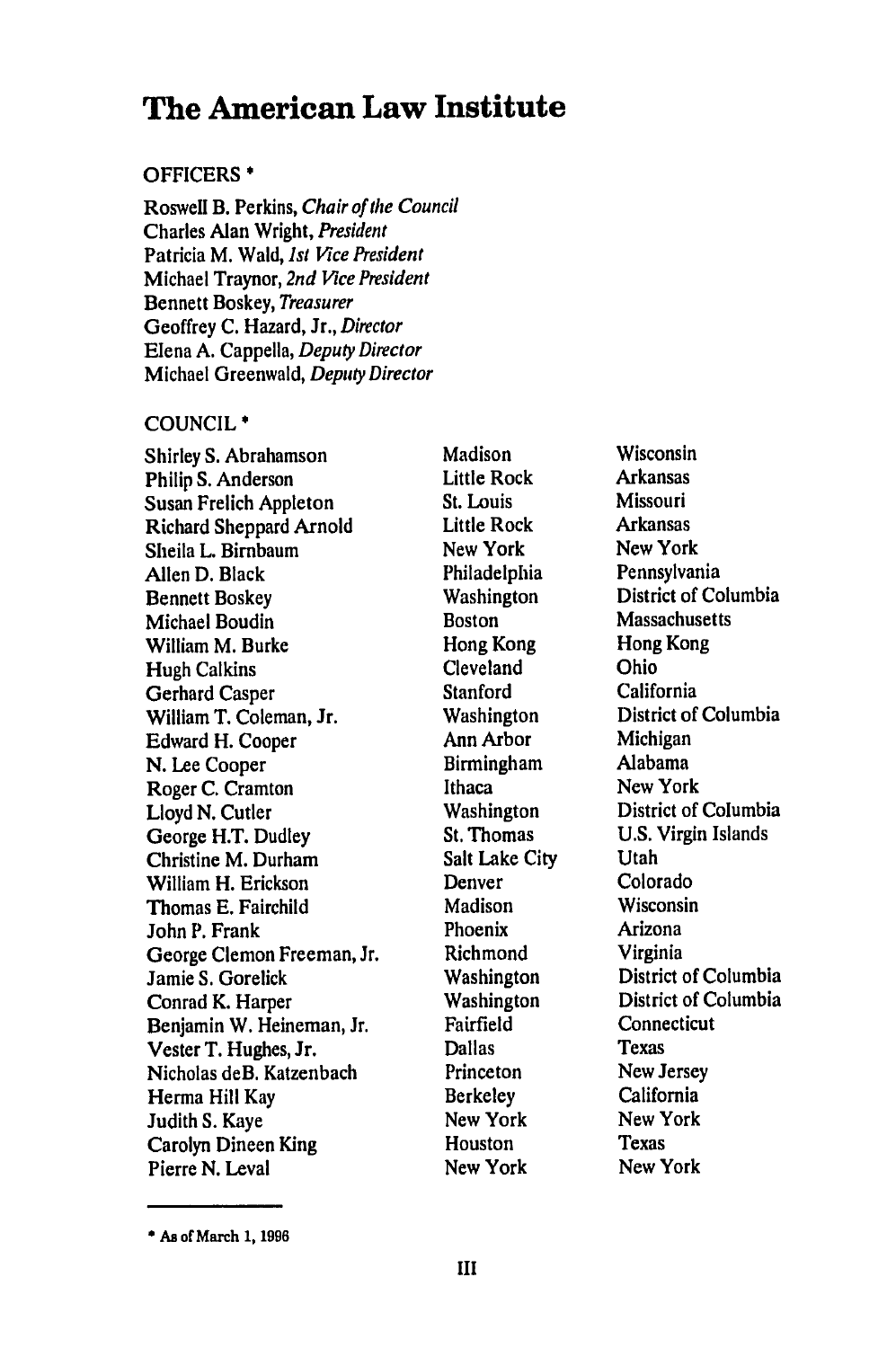#### **COUNCIL**

Edward Hirsch Levi Betsy Levin Hans **A.** Linde Martin Lipton Robert MacCrate John W. Martin, Jr. Hale McCown Vincent L. McKusick Robert H. Mundheim Roswell B. Perkins Harvey **S.** Perlman Ellen Ash Peters Louis H. Pollak Ernest **J.** Sargeant Mary M. Schroeder Bernard **G.** Segal\* Sherwin P. Simmons Win. Reece Smith, Jr. Robert **A.** Stein John T. Subak Michael Traynor Bill Wagner Patricia M. Wald Lawrence **E.** Walsh Elizabeth Warren William H. Webster George Whittenburg Herbert P. Wilkins James H. Wilson, Jr. Charles Alan Wright

Chicago **Washington** Salem New York New York Dearborn Lincoln Portland Philadelphia New York Lincoln **Hartford** Philadelphia Boston Phoenix Philadelphia Miami Tampa Chicago Philadelphia San Francisco Tampa Washington Oklahoma City Cambridge **Washington** Amarillo Boston Atlanta **Austin** 

 $\ddot{\phantom{a}}$ 

Illinois District of Columbia Oregon New York New York Michigan Nebraska Maine Pennsylvania New York Nebraska **Connecticut** Pennsylvania Massachusetts Arizona Pennsylvania Florida Florida Illinois Pennsylvania California Florida District of Columbia Oklahoma Massachusetts District of Columbia **Texas** Massachusetts Georgia Texas

## Emeritus Council Members

Joseph F. Johnston Charles Merton Merrill Lyman M. Tondel, Jr. Herbert Wechsler\*\* John Minor Wisdom

Birmingham San Francisco Aurora New York New Orleans

Alabama California Colorado New York Louisiana

The Executive Office **THE AMERICAN LAW INSTITUTE** 4025 Chestnut Street Philadelphia, Pennsylvania 19104-3099

*\** Counselor Emeritus

*\*\*Director* Emeritus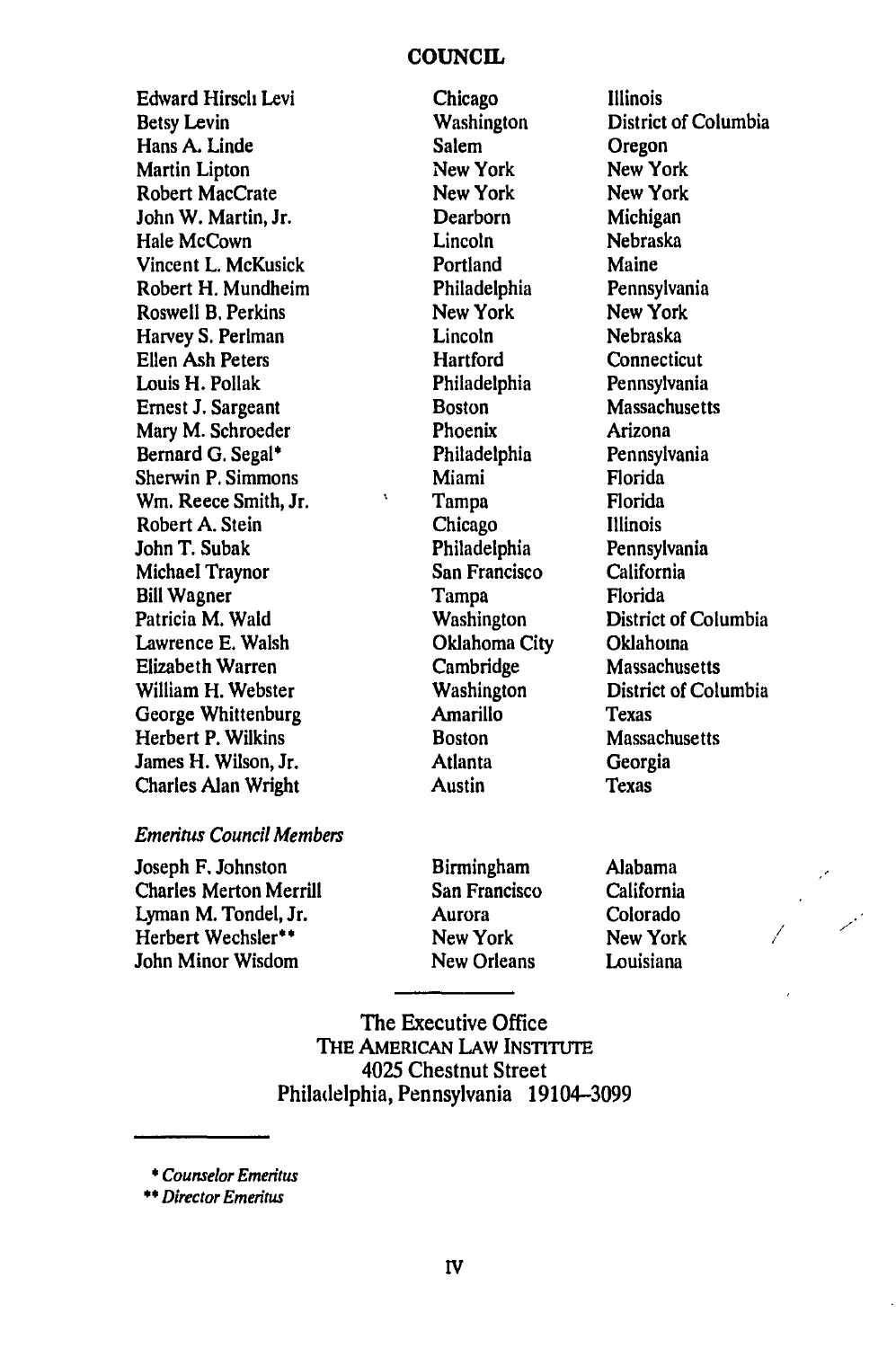#### **REPORTER**

\*NEIL B. **COHEN,** Brooklyn Law School, Brooklyn, New York

## **ASSOCIATE REPORTER**

DANIEL **MUNGALL,** JR., Philadelphia, Pennsylvania

### **ADVISERS \*\***

PETER **A. ALCES,** College of William and Mary, Marshall-Wythe School of Law, Williamsburg, Virginia

DENNIS B. ARNOLD, Los Angeles, California

JAMES A. BLACK, JR., Tampa, Florida

PHILLIP I. BLUMBERG, University of Connecticut School of Law, Hartford, Connecticut

JAMES F. CROWDER, JR., Miami, Florida

**JOHN** F. DOLAN, Wayne State University Law School, Detroit, Michigan

- **E. ALLAN** FARNSWORTH, Columbia University School of Law, New York, New York
- **C. ALLEN** FOSTER, Greensboro, North Carolina [from **1991]**

T. **SCOTT** LEO, Chicago, Illinois

GERALD T. MCLAUGHLIN, Loyola Law School, Los Angeles, California

PATRICK **J. O'CONNOR,** JR., Minneapolis, Minnesota

**DONALD J.** RAPSON, Livingston, New Jersey

**HUGH E.** REYNOLDS, Jr., Indianapolis, Indiana

- **HOWARD** RUDA, New York, New York
- PETER WINSHIP, Southern Methodist University School of Law, Dallas, Texas
- ROBERT **A.** ZADEK, San Francisco, California

#### EX **OFFICIO**

ROSWELL B. PERKINS, New York, New York *Chair of the Council, The American Law Institute*

CHARLES **ALAN** WRIGHT, Austin, Texas *President, The American Law Institute*

GEOFFREY C. HAzARD, JR., Philadelphia, Pennsylvania *Director, The American Law Institute*

**\*** The American Law Institute Justice R. Ammi Cutter Reporter [from 1994].

**\*\*** Status as of May **19,1995.**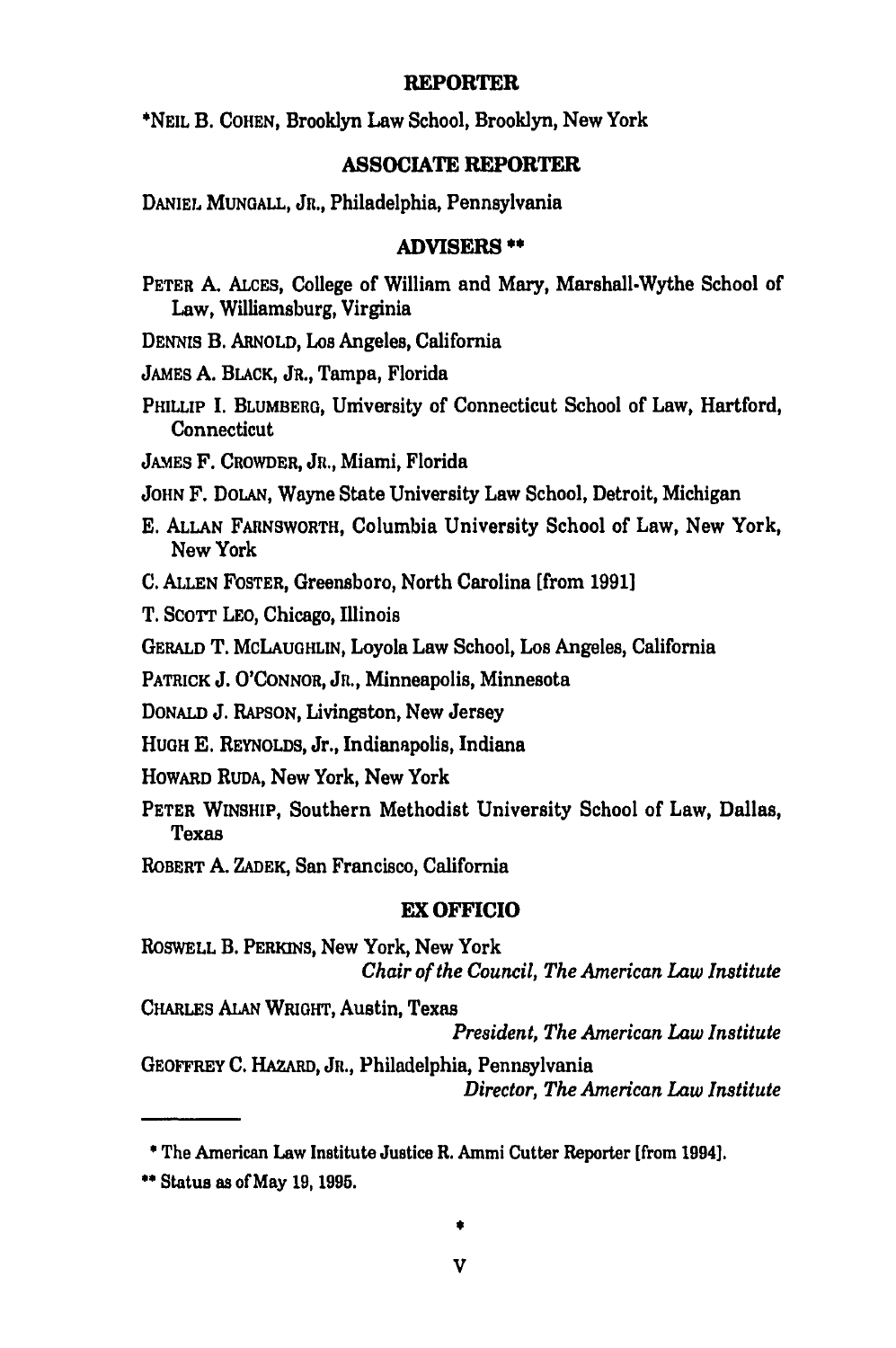#### **MEMBERS CONSULTATIVE GROUP**

(as of March 21, **1995)**

- **DONALD** W. BAKER, Tuscaloosa, **Al**abama
- **D. BENJAMIN** BEARD, Moscow, Idaho
- RANDALL T. BELL, South Carolina Court of Appeals, Columbia, South Carolina
- **MARION** W. **BENFIELD,** JR., Winston-Salem, North Carolina
- ROBERT **MICHAEL** BERGER, Chicago, Illinois
- MARIAN MAYER BERKETT, New Orleans, Louisiana
- AMELIA H. Boss, Philadelphia, Pennsylvania
- EDWARD R. BROWN, Cleveland, Ohio
- **JOHN** P. BURTON, Santa Fe, New Mexico
- HELEN DAVIS CHAITMAN, Somerset, New Jersey
- ALBERT L. CLOVIS, Columbus, Ohio
- FREDERICK **U.** CONARD, JR., Hartford, Connecticut
- **ANTHONY** M. DILEO, New Orleans, Louisiana
- DAVID **JOEL** FRISCH, Wilmington, Delaware
- **A.** H. **GAEDE,** JR., Birmingham, **Al**abama
- MARVIN GARFINKEL, Philadelphia, Pennsylvania
- **A. SPENCER** GILBERT III, Jackson, Mississippi
- HENRY M. GRETHER, JR., Carlsbad, California
- HARRIS L. HARTZ, New Mexico Court of Appeals, Albuquerque, New Mexico
- DONALD BARNETT **KING,** St. Louis, Missouri
- HARVEY **C.** KOCH, New Orleans, Louisiana
- GERALD KORNGOLD, Cleveland, Ohio
- **HOUSTON** PUTNAM LOWRY, Farmington, Connecticut
- W. **CULLEN** MACDONALD, New York, New York
- **CHARLES** W. MOONEY, JR., Philadelphia, Pennsylvania
- DAVYD **A.** MURLOCH, Pittsburgh, Pennsylvania
- THOMAS **A.** QUINTRELL, Cleveland, Ohio
- **HUGH** M. RAY, Houston, Texas
- MICHAEL H. **RUBIN,** Baton Rouge, Louisiana
- VICTOR **A. SACHSE III,** Baton Rouge, Louisiana
- **MILTON** R. SCHROEDER, Tempe, Arizona
- **STEVEN** L. SCHWARCZ, New York, New York
- **JOHN** S. **SEUG,** Little Rock, Arkan**ass**
- GEOFFREY B. SHIELDS, Chicago, Illinois
- ROBERT **E.** SHIELDS, Philadelphia, Pennsylvania
- PAUL M. SHUPACK, New York, New York
- EDWIN **E.** SMITH, Boston, Massachusetts

GERALD K. SMITH, Phoenix, Arizona